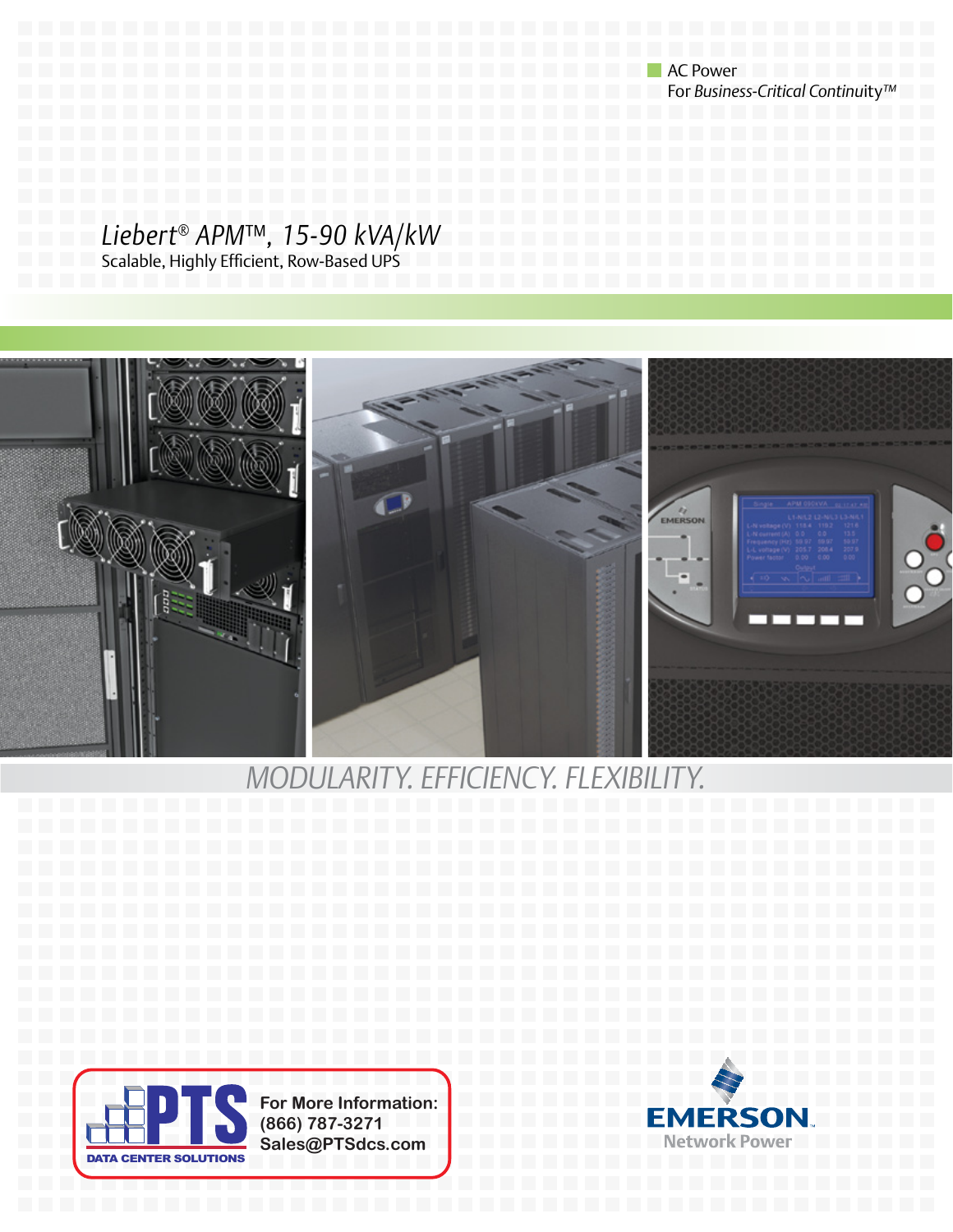### *An Adaptable UPS That Meets Increasing Power Requirements*

Prevent power interruptions and ensure the future flexibility and efficiency of your data center infrastructure, with the Liebert® APM™ UPS.

### **• Modular configuration**

- **Cost-efficient operation**
- $\blacksquare$  Flexibility to match increasing power demands
- **Enterprise-level reliability**

## MODULARITY

### **Redundant intelligence and modular capacity ensure reliable operation.**

Liebert FlexPower™ core assemblies incorporate distributed intelligence and scalable power in a common module. This technology allows configuration of a completely redundant power and control system, sized to match the capacity of the protected equipment. When power requirements change, capacity is easily added – without increasing the system footprint.

Using FlexPower core assemblies, the Liebert APM can scale from 15 to 45kW, or up to 90kW in 15kW increments within a single cabinet. This approach allows for right-sizing of the UPS, resulting in improved energy efficiency and reduced power expenditures.



**Standalone static bypass module** – features independent controls in separate assembly to provide higher reliability

**FARN MORE** nergystar.go **FlexPower core hardware assemblie**s enable quick and easy capacity increases

**Expand for capacity or redundancy in 15kW increments within a single cabinet** – 15kW to 45kW or 90kW. No additional floor space is required

**FlexPower assemblies** may be added without powering down connected equipment.

**Distributed controls** – each FlexPower core assembly includes DSP controls, minimizing possibility of single point of failure

# **FFFICIENCY**

#### **Liebert APM offers the highest efficiency in its class, up to 94% in double conversion and up to 98% in Active Eco-mode.**

It is even more efficient when sized in accordance with present system needs, instead of purchasing larger capacity systems to anticipate future requirements.

Lowest Total Cost of Ownership

- $\blacksquare$  High-efficiency rating (up to 94%), with a virtually flat efficiency curve from 50-100% load, resulting in significant energy cost savings
- ENERGY STAR<sup>®</sup> qualified UPS (208V models) UPS products meeting the EPA's requirements use an average of 35% less energy than their standard counterparts
- Buy only what you need for present usage, with the flexibility to add capacity as demand increases
- One-year warranty provides full system coverage for one year

### Liebert APM Efficiency Curve



**APM Efficiencies with and without Eco-Mode**

The 90kW APM UPS at full load with a 2% efficiency advantage over competitive UPS saves \$1800 annually (assuming \$0.10 per kW Hr)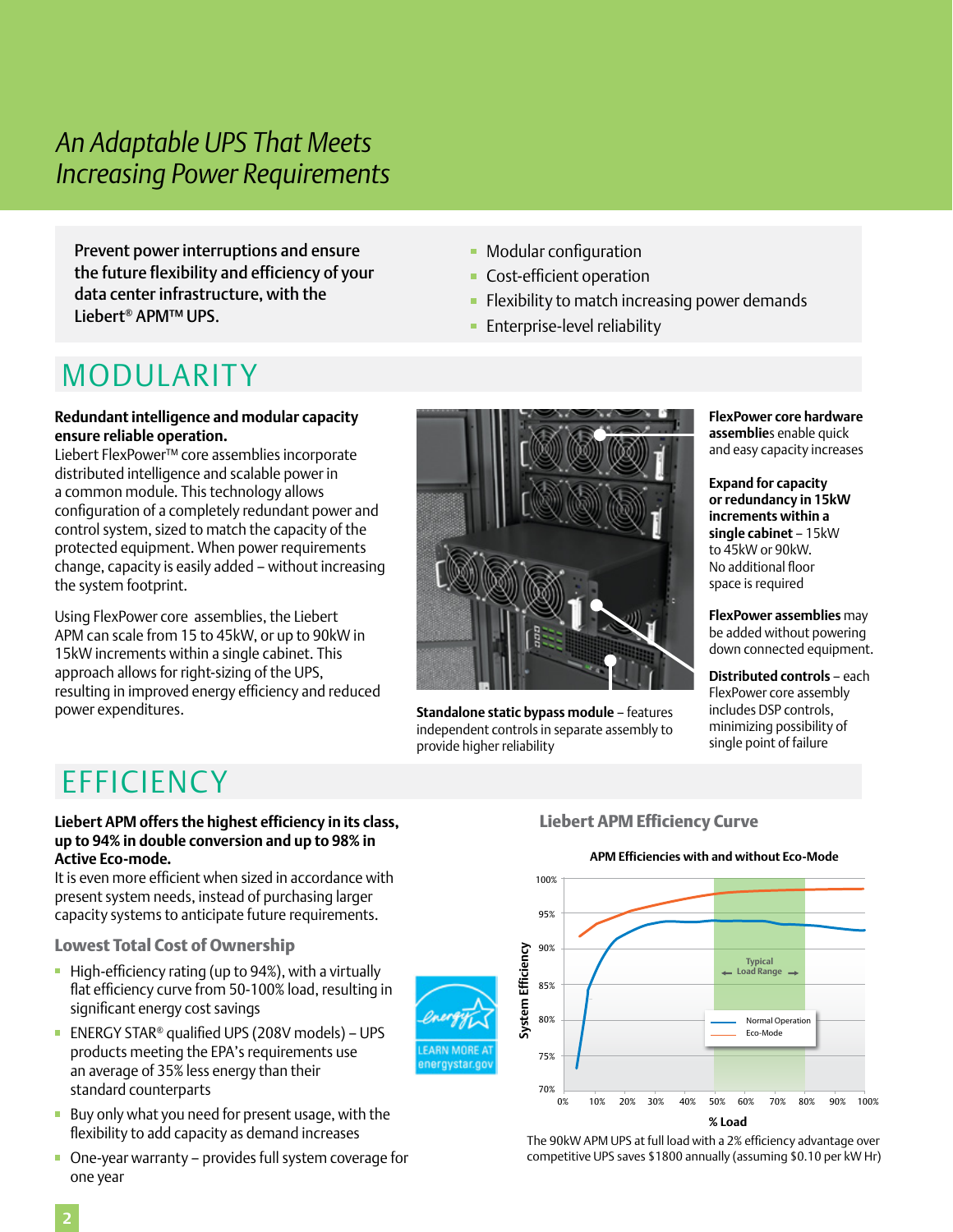

## FLEXIBILITY RELIABILITY

**Liebert® APM™ supports dynamic environments and IT growth with options for communications, application and growth.**

### Flexibility

- Capacity can be expanded in 15kW increments using FlexPower™ assemblies
- 45kW model includes internal batteries; the 90kW model uses external battery cabinets
- **Easy Installation front service access, smaller footprint**
- 208V, 480V and 600V input configurations
- Matching bypass and distribution cabinet increase reliability and safety by switching the protected load to bypass power for maintenance and service
- Top or bottom cable entry enables installation on raised or non-raised floors



#### Simple and Comprehensive Monitoring

The menu-driven monitor panel on Liebert APM is large and easy to read. Multiple parameters are monitored; data is recorded, stored and easily viewable. Unit metering and status information is displayed in a logical format, and is selectable in multiple languages. The UPS also Includes three Liebert IntelliSlot ports for web-based communications ability:

- Liebert IntelliSlot card IS-485EXI allows communication with Liebert SiteScan™
- **Liebert IntelliSlot card IS-WEBL allows communication** with Liebert Nform™
- **Liebert IntelliSlot IS-IPBML offers Web Configuration,** Telnet and Modbus IP for connectivity to a Building Management System
- **Liebert IntelliSlot IS-485 L offers serial configuration and** Modus 485 connection to a Building Management System or Liebert SiteScan

An Efficient Row-based UPS with the Reliability Features of an Enterprise UPS System

**The Liebert APM ensures reliable operation through quality components, intelligent design, and the industry's largest local support network.**

#### Higher Availability

- Redundancy and distributed intelligence features minimize single points of failure
- **Internal power supply redundancy**
- Distributed controls each FlexPower core assembly includes DSP controls, minimizing possibility of single point of failure
- Standalone static bypass module features independent controls in separate assembly to provide higher reliability
- **Parallel UPS Systems configure for redundancy or** increased capacity

Enterprise-Quality Batteries Increase Reliability Battery quality is key to the reliability of the UPS and to the availability of the protected equipment. Liebert APM provides the same reliable battery technology that supports enterprise UPS systems.

- **Lower initial cost**
- Better service life
- Fewer batteries = less maintenance, fewer cells to fail
- Battery warranty 3 years full warranty, 7 years pro-rated
- **Backed by the largest service organization in the industry**
- Optional Albér® BDSi in external battery cabinet ensures battery reliability by constantly monitoring each battery, allowing for proactive management

The row-based Liebert APM is ideally suited for:

- **Small to medium-size data centers**
- **Server rooms**
- **Production areas**
- **Labs and testing facilities**
- **Telecommunications or process control centers**